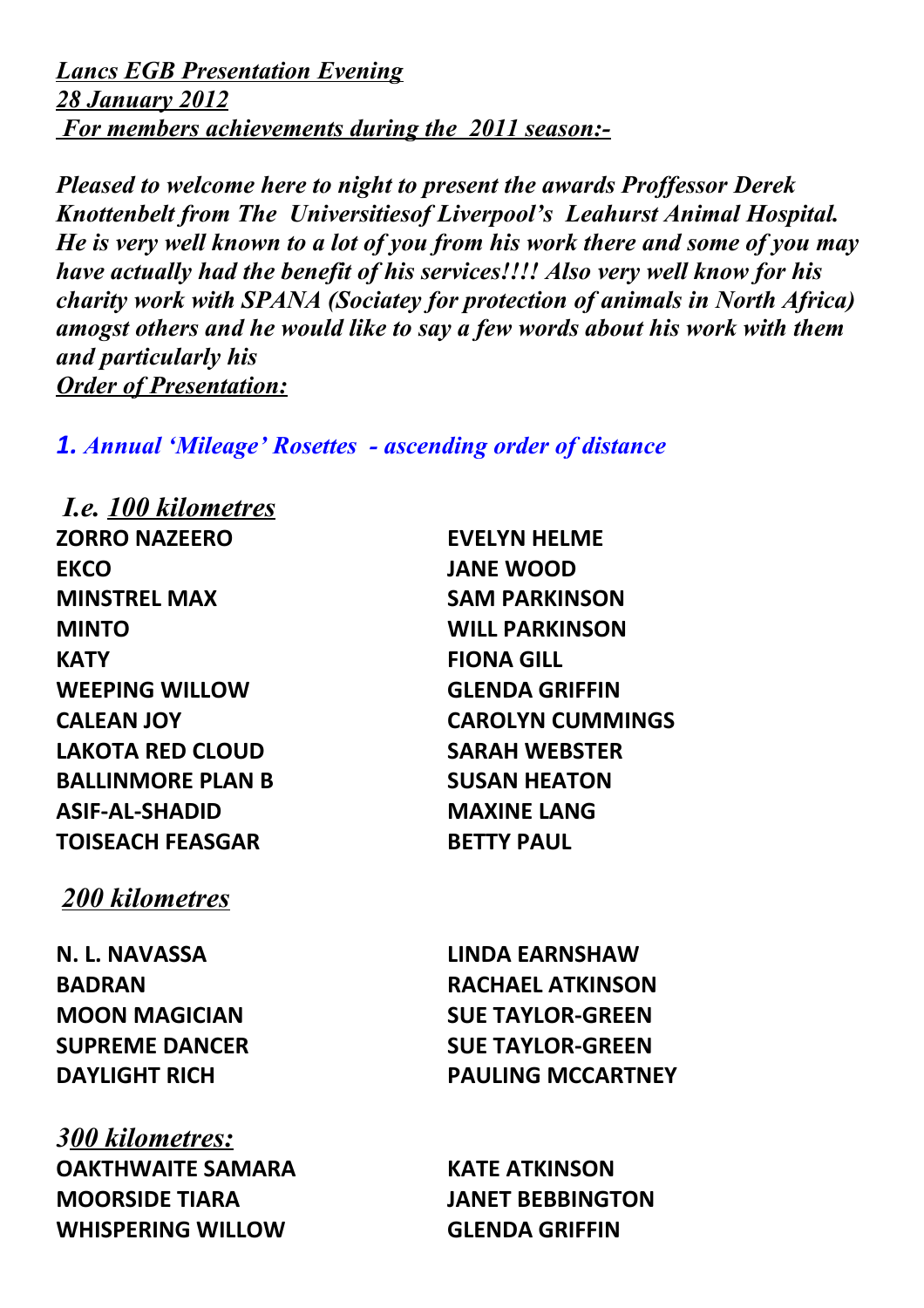# **H. T. ORIENT JUDY AINLEY**

 *4oo kilometres: YEALAND HOOPLA APRIL NGEI LINDLE SIR GALLAHAD HANNAH SCOTT RASSAM ANNE BOOTH TOMMY DIANE HUDSON CAERBRENNIN PRIMA DONNA HELEN FOX*

**HUGGY BEAR JANETTE HUNTER**

*MOLLIES MELODY HANNA WRIGHT & ALSION MOORE*

*MARADAY MYSTARON LINDA COWPERTHWAITE VANASH RACHAEL ATKINSON KHALLIQUE KATE ATKINSON*

*700 Kilometres* **MIDNIGHT 1 JENNY RAND**

*5 00kilometres:*

*900 Kilometres* **ZIM NAZKA JACKIE LLOYD**

*and highest distance this year – a position achieved by the* same horse for the second year running, a total of 1100 *kilometers achieved by….*

*PETERBROOK SUNSET SURPRISE AND CAROLYN CUMMINGS*

*\*\*\*\*\*\*\*\*\*\**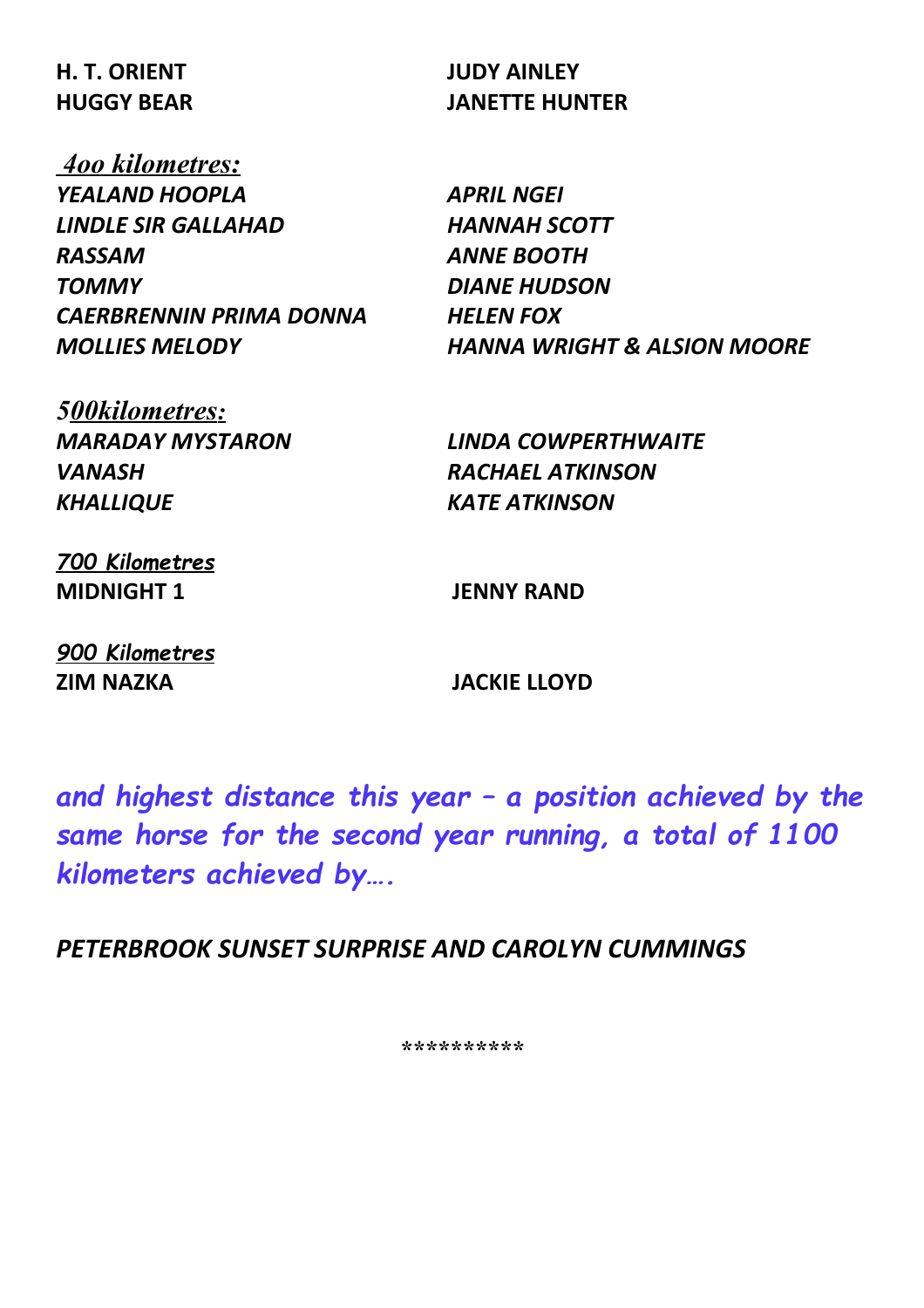*2. CUMULATIVE ROSETTES - lifetime mileages in ascending order of distance*

*1000 kilometres*

**MIDNIGHT I JENNIFER RAND ZIM NAZKA JACKIE LLORD**

**MOORSIDE TIARA JANET BEBBINGTON**

*2000 kilometres*

**H.T. ORIENT JUDY AINLEY**

*4000 Kilometres*

**MOON MAGICIAN SUE TAYLOR-GREEN**

**AND SOME AMAZING DISTANCES HERE......**

*11000 Kilometres*

**PETERBROOK SUNSET SURPRISE CAROLYN CUMMINGS**

*AND EVEN MORE..... ALSO 12000 Kilometres ACHIEVED BY THE SAME* 

**PETERBROOK SUNSET SURPRISE CAROLYN CUMMINGS**

*PAUSE*

*Now on to the trophies!!!!!*

## *TROPHIES FOR NON-COMPETITIVE RIDES*

*3. Lancashire Rosebud Trophy –* **awarded to the best Horse or Pony ridden by a Junior Rider completing the greatest number of Non-Competitive kilometres** 

 $2<sup>nd</sup>$  $1^{ST}$ 

*nd MINTO WILL PARKINSON ST APRIL NGEI YEALAND HOOPLA*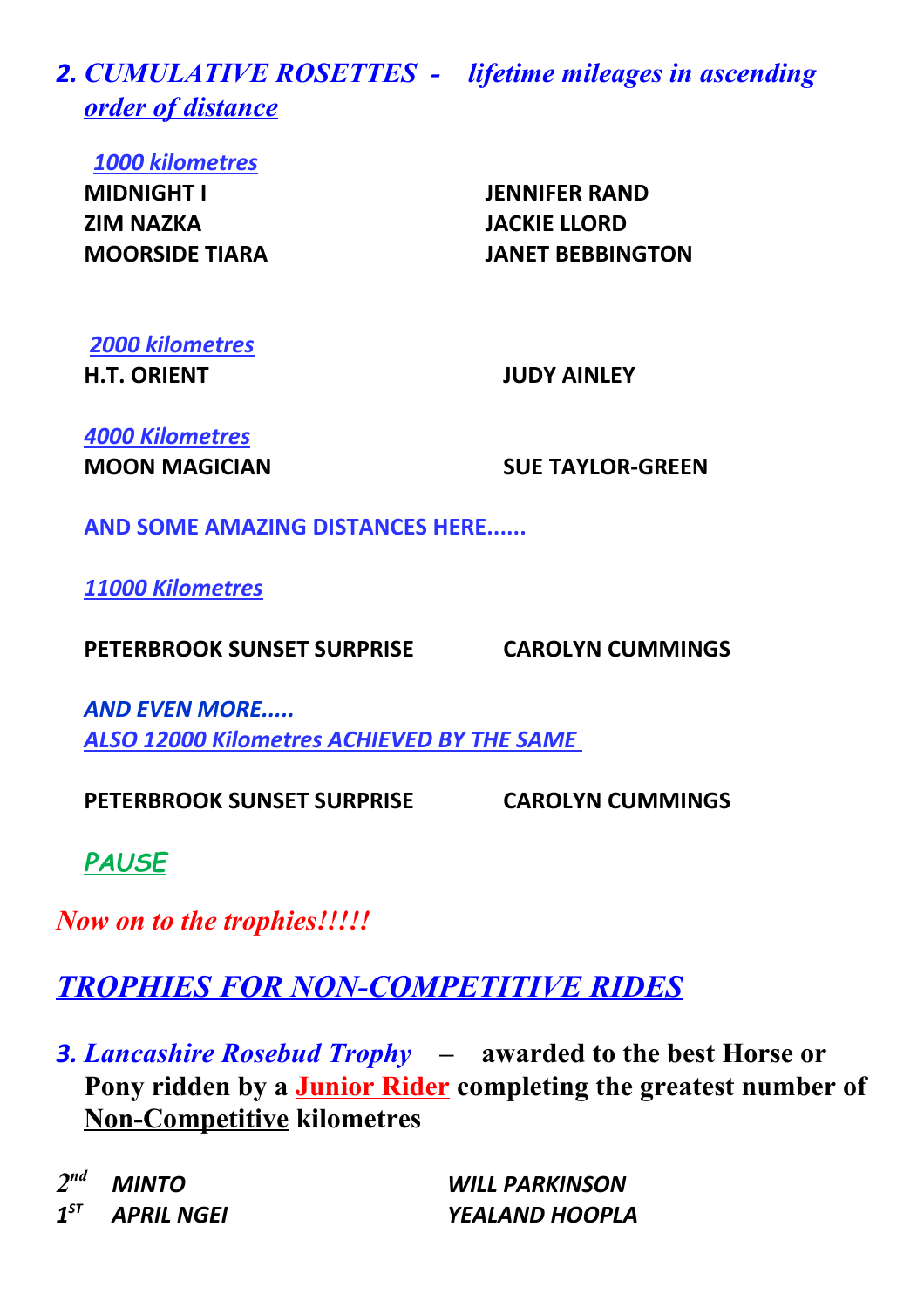*4. April Primrose –* **Awarded to the Veteran Rider who is 60 years of age and older who has successfully completed the greatest number of kms in Pleasure Rides**

 $5^{TH}$  **EQUAL BARBARA SMITH WITH JACKIE LLOYD 4 TH LINDA EARNSHAW 3 MAXINE LANG 2 BETTY PAUL 1**<sup>ST</sup> **JENNY RAND** 

*5. Pendle Salver –* **to the best Veteran non-competitive Horse or Pony, which is 18 years of age and older which has successfully completed the greatest number of kms in EGB Lancs Group Rides**

|                 | <b>5TH SHEDYKTA</b>   | <b>LYNNE JACKSON</b>       |
|-----------------|-----------------------|----------------------------|
| $4^{\text{TH}}$ | <b>ASIF AL-SHADID</b> | <b>MAXINE LANG</b>         |
| 3 <sup>RD</sup> | <b>CALEAN JOY</b>     | <b>CAROLYN CUMMINGS</b>    |
| $2^{ND}$        | <b>HUGGY BEAR</b>     | <b>JANETT HUNTER</b>       |
| $1^{ST}$        | <b>MOLLIES MELODY</b> | <b>HANNAH WRIGHT &amp;</b> |
|                 |                       | <b>ALISON MOORE</b>        |

- *6. Arab Cup* **Awarded to the best Horse or Pony registered with the Arab Horse Society as a Pure, Part-bred or Anglo Arab, and which has successfully completed the greatest number of non-competitive kms in EGB Lancs Group Rides**
- **5 THE SHEDYKTA SHEDYKTA**
- $4^{TH}$
- **3 RD ASIF AL-SHADID MAXINE LANG**
- 2<sup>ND</sup> **ND LINDLE SIR GALLAHAD HANNAH SCOTT**
- **1**<sup>ST</sup> **ST JUDY AINLEY HT ORIENT**

**TH N.L.NAVASSA LINDA EARNSHAW**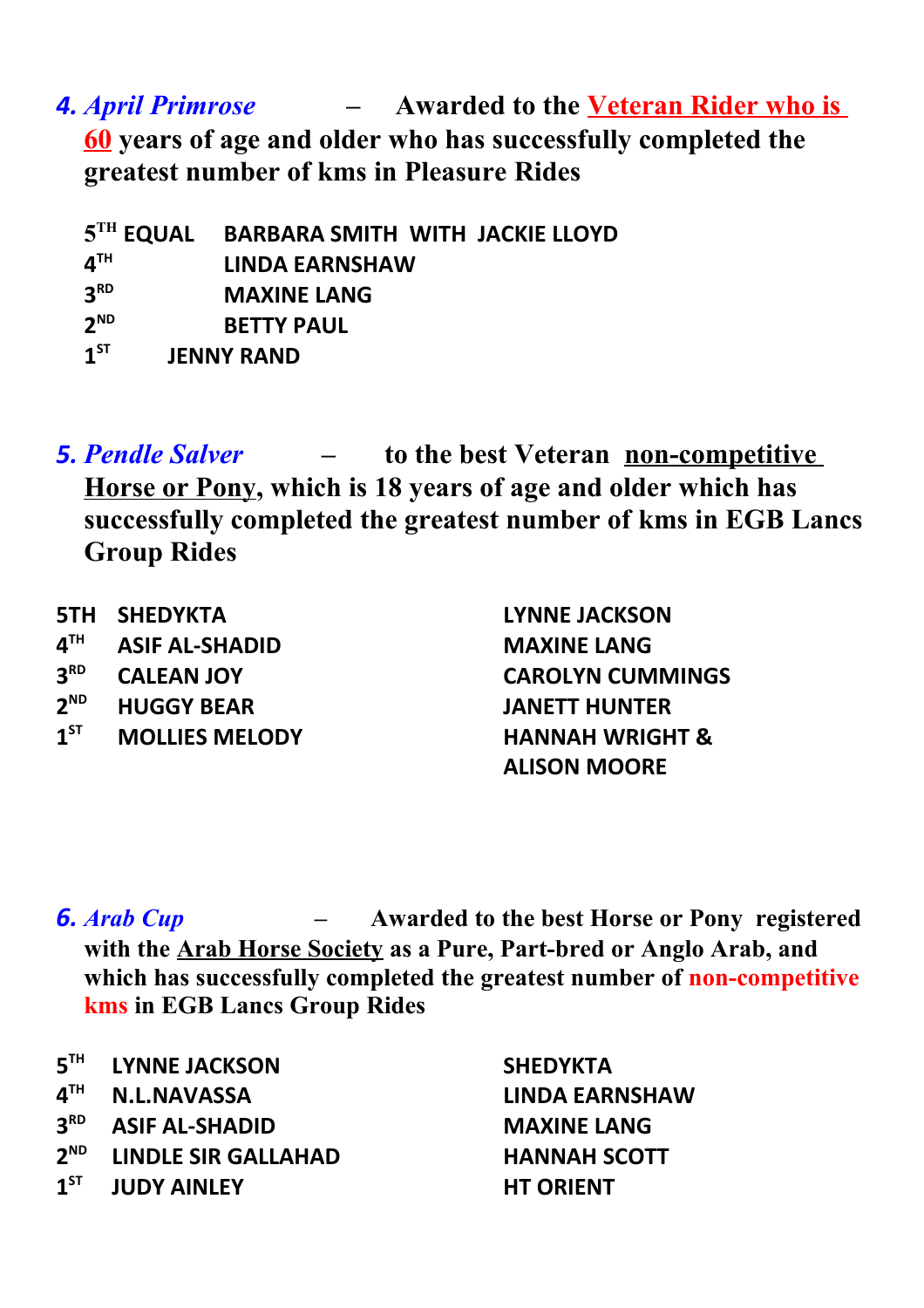*7. The Ellie Trophy* **donated by Janet Bebbington which is awarded to the horse or pony in its first season of rides taking place in pleasure rides only.**

| 3 <sup>RD</sup> | <b>MINTO</b>          | <b>WILL PARKINSON</b> |
|-----------------|-----------------------|-----------------------|
| $2^{ND}$        | <b>WEEPING WILLOW</b> | <b>GLENDA GRIFFIN</b> |
| 1 <sup>st</sup> | <b>KATY</b>           | <b>FIONA GILL</b>     |

*8. The Pepper D Trophy* **Donated By Sarah Webster for the horse or pony which is not pure, part or anglo arab taking part in pleasure rides only:**

| $6^{\texttt{TH}}$ | <b>MINSTREL MAX</b>                      | <b>SAM PARKINSON</b>       |
|-------------------|------------------------------------------|----------------------------|
| 5 <sup>TH</sup>   | <b>EKCO</b>                              | <b>JANE WOOD</b>           |
| $4^{\text{TH}}$   | <b>WHISPERING WILLOW</b>                 | <b>GLENDA GRIFFIN</b>      |
| 3 <sup>RD</sup>   | <b>HUGGY BEAR</b>                        | <b>JANETTE HUNTER</b>      |
| $2^{ND}$          | <b>CAERBRENNIN PRIMA DONNA HELEN FOX</b> |                            |
|                   | 1 <sup>ST</sup> MOLLIES MELODY           | <b>HANNAH WRIGHT &amp;</b> |
|                   |                                          | <b>ALISON MOORE</b>        |

*9. Lancashire Rose Trophy –* **Awarded to the Horse or Pony ridden by a Senior Rider, which has successfully completed the greatest number of non-competitive kms .**

| 6 <sup>th</sup> | <b>MOORSIDE TIARA</b>           | <b>JANET BEBBINGTON</b>    |
|-----------------|---------------------------------|----------------------------|
| 5 <sup>TH</sup> | <b>H.T. ORIENT</b>              | <b>JUDY AINLEY</b>         |
| 4 <sup>TH</sup> | <b>HUGGY BEAR</b>               | <b>JANETTE HUNTER</b>      |
| 3 <sup>RD</sup> | <b>MIDNIGHT I</b>               | <b>JENNY RAND</b>          |
| $2^{ND}$        | <b>CAERBRENNIN PRIMA DONNAH</b> | <b>HELEN FOX</b>           |
| $1^{ST}$        | <b>MOLLIES MELODY</b>           | <b>HANNAH WRIGHT &amp;</b> |
|                 |                                 | <b>ALISON MOORE</b>        |

### **TROPHIES WHICH ARE APPLICABLE TO BOTH COMPETITIVE AND NON-COMPETITIVE RIDES :-**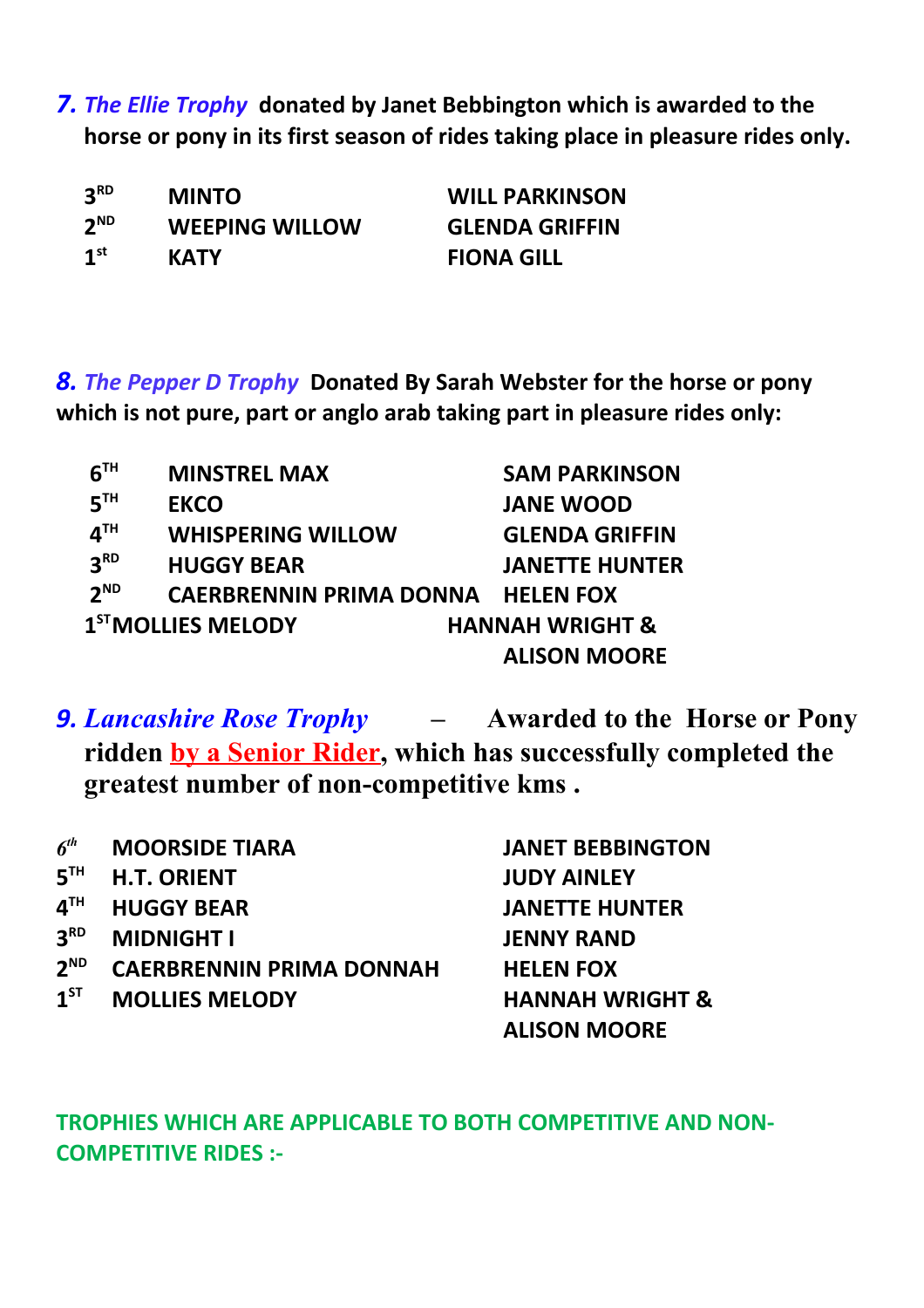*10. Tarka Trophy –* **For the best piebald or skewbald Horse or Pony, which has successfully completed the greatest number of kms in all classes of EGB Lancs approved competitive and non-competitive rides.**

| 5 <sup>TH</sup>                | <b>LAKOTA RED CLOUD</b>           |   | & | <b>SARAH WEBSTER</b>  |
|--------------------------------|-----------------------------------|---|---|-----------------------|
| $\mathbf{\Lambda}^{\text{TH}}$ | <b>MINSTREL MAX</b>               |   | & | <b>SAM PARKINSON</b>  |
| 3 <sup>RD</sup>                | <b>EKCO</b>                       |   | & | <b>JANE WOOD</b>      |
| $2^{ND}$                       | <b>WEEPING WILLOW</b>             |   | & | <b>GLENDA GRIFFIN</b> |
|                                | 1 <sup>ST</sup> WHISPERING WILLOW | & |   | <b>GLENDA GRIFFIN</b> |

- *11. Winston Memorial Trophy* **Awarded to the rider, new to Long Distance Riding in their first registered season, who has successfully completed the greatest number of kms in all classes of EGB competitive and non-competitive rides.** 
	- **6 WILL PARKINSON**
	- **5 ALISON MOORE**
	- $4^{TH}$ **FIONA GILL**
	- **3 RD HANNAH WRIGHT**
	- **2 ND JANETTE HUNTER**
	- **1 STHANNAH SCOTT**

**Now the pairs awards , to be eligible for both of these the riders must have registered the pair with the trophy secretary by 31 May of the competitive season.....**

 **firstly the non-competitive pairs award…..:**

- *12. Britannia Double* **Awarded to the best pair consisting of one competitive horse/pony and one non-competitive horse/pony, gaining the highest combination of points and kilometres respectively.**
- **3 rd MOON MAGICIAN & SUPREME DANCER**
- **2 nd DAYLIGHT RICH & ZIM NAZKA**
- **1 st PETERBROOK SUNSET SURPRISE & HT ORIENT**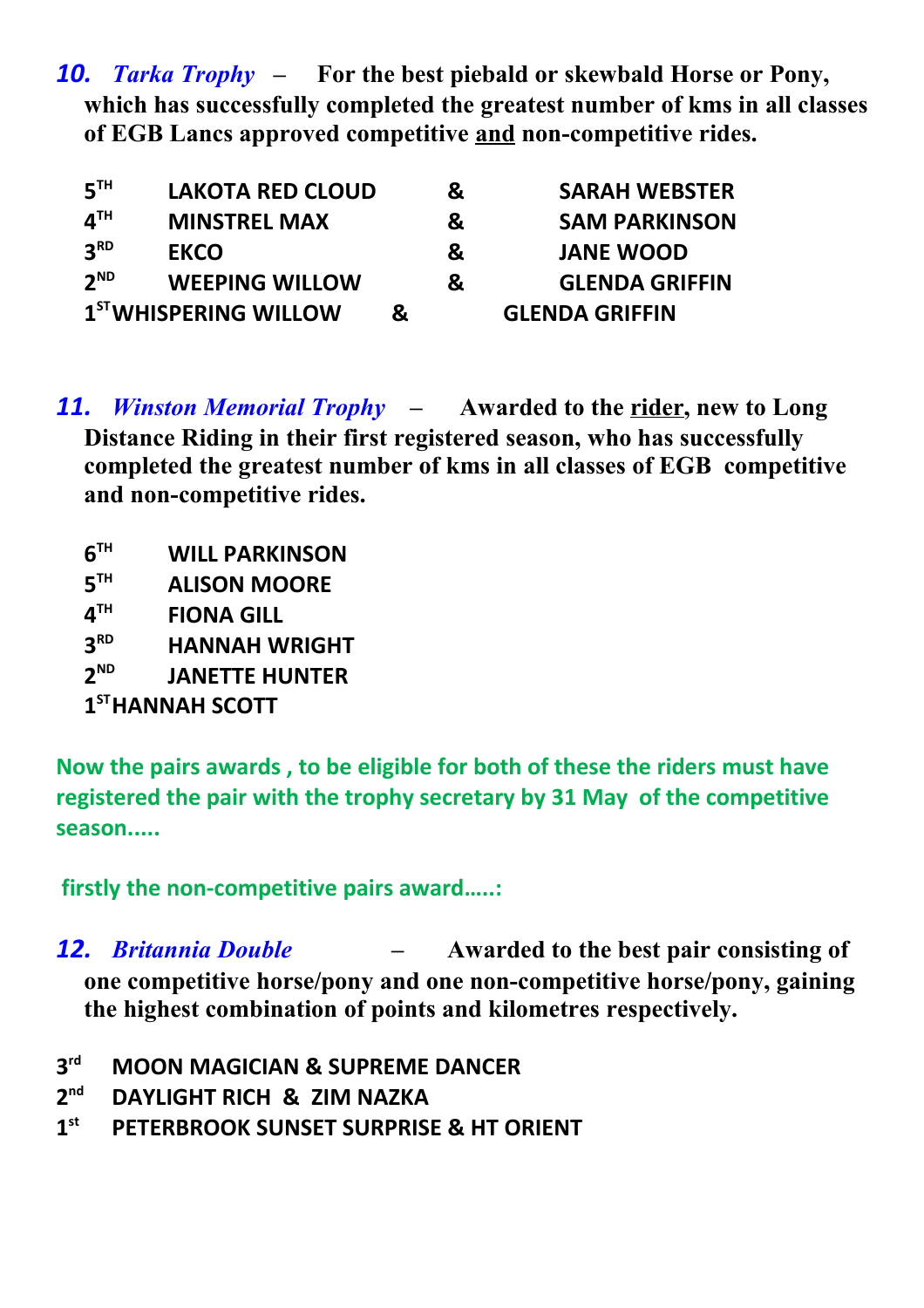- *13. Chanel Pairs:* **Awarded to the pair of competitive Horses or Ponies, gaining the highest combined number of points in any division of EGB competitive rides. One Horse/Pony to have only completed rides of 45km and under and the other only rides of greater than 45 km will be included.**
- **3 rd MOON MAGICIAN & SUPREME DANCER**
- **2 nd MARADAY MYSTERON & ZORRO NAZEERO**
- **1 st ZIM NAZKA & PETERBROOK SUNSET SURPRISE**

*Now the Competitive Trophies…………*

*14. Young Rider Trophy –* **Awarded to the best competitive Horse or Pony gaining highest number of points when ridden by a Young Rider, aged 14 to 21years old** 

| $\mathbf{A}^{\text{th}}$ | <b>BADRAN</b>            | <b>KATE ATKINSON</b> |
|--------------------------|--------------------------|----------------------|
| 3 <sup>RD</sup>          | <b>YEALAND HOOPLA</b>    | <b>APRIL NGEI</b>    |
| $2^{ND}$                 | <b>OAKTHWAITE SAMARA</b> | <b>KATE ATKINSON</b> |
| $1ST$ KHALLIQUE          |                          | <b>KATE ATKINSON</b> |

*15. Helme Trophy –* **Awarded to the best competitive Horse or Pony gaining the highest number of points when ridden by a Junior Rider aged 8 to 13 years old in graded rides only**

**Unfortunately no contenders for this in 2010 so not awarded!**

*16. Willowsweet Trophy –* **Awarded to the best competitive Horse or**  Pony, seven years of age and under, gaining the highest number of points **in all types of EGB competitive rides.** 

| 3 <sup>RD</sup> | <b>BLAENLLAIN CARDINALS DREAM</b> | LINDA COWPERTHWAITE  |
|-----------------|-----------------------------------|----------------------|
| $2^{ND}$        | <b>MIDNIGHT I</b>                 | <b>JENNY RAND</b>    |
| 1 <sup>ST</sup> | <b>KHALLIQUE</b>                  | <b>KATE ATKINSON</b> |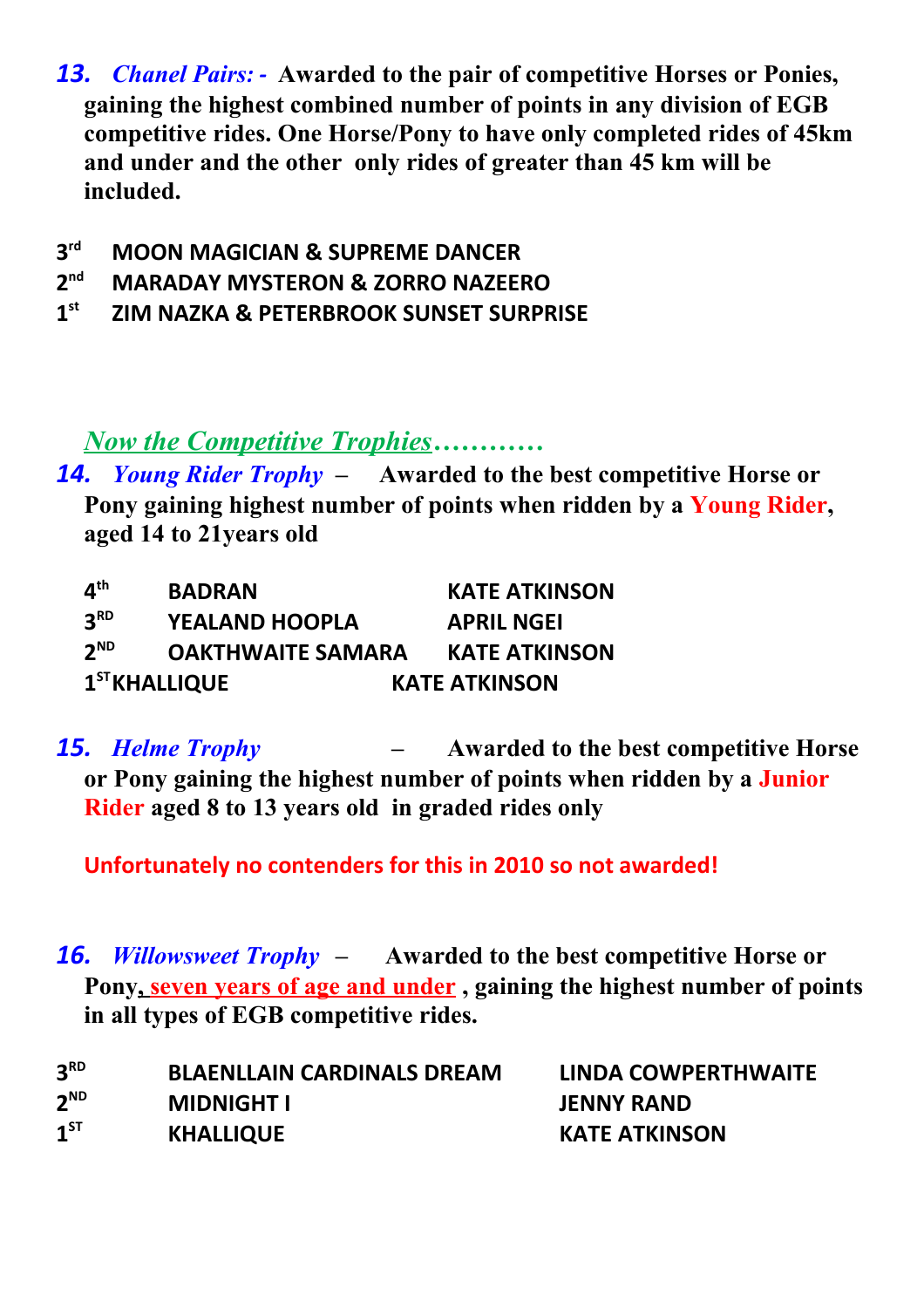- *17. Collee Memorial* **Awarded to the best competitive Veteran Horse or Pony who is 16 years of age and older gaining the highest number of points in all types of EGB competitive rides.**
- **1**<sup>ST</sup> **ST MOON MAGICIAN SUE TAYLOR-GREEN**

*18. AHS Cup –* **Awarded to the best competitive Horse or Pony which is registered with the Arab Horse Society as a Pure, Part-Bred, or Anglo Arab, which has gained the highest number of points in all classes of EGB competitive rides..** 

| 6 <sup>th</sup> | <b>OAKTHWAITE SAMARA</b> | <b>KATE ATKINSON</b>       |
|-----------------|--------------------------|----------------------------|
| 5 <sup>th</sup> | <b>VANASH</b>            | <b>RACHAEL ATKINSON</b>    |
| 4 <sup>th</sup> | <b>RASSAM</b>            | <b>ANNE BOOTH</b>          |
| 3 <sup>rd</sup> | <b>KHALLIQUE</b>         | <b>KATE ATKINSON</b>       |
| 2 <sub>nd</sub> | <b>MARADAY MYSTARON</b>  | <b>LINDA COWPERTHWAITE</b> |
| 1 <sup>st</sup> | <b>ZIM NAZKA</b>         | <b>JACKIE LLOYD</b>        |

*19. Norah Trophy –* **Awarded to the best competitive Horse or Pony other than Pure, Part or Anglo Arabs either registered or not registered, gaining the highest number of points in all types of EGB competitive rides.** 

|          | 4TH YEALAND HOOPLA                | <b>APRIL NGEI</b>       |
|----------|-----------------------------------|-------------------------|
|          | 3 <sup>RD</sup> TOMMY             | <b>DIANE HUDSON</b>     |
|          | 2 <sup>ND</sup> MIDNIGHT          | <b>JENNY RAND</b>       |
| $1^{ST}$ | <b>PETERBROOK SUNSET SURPRISE</b> | <b>CAROLYN CUMMINGS</b> |
|          |                                   |                         |

*20. Novice Trophy –* **Awarded to the best competitive Horse or Pony gaining the highest number of points in it's first season registered as a Novice horse/pony taking the 'slow track' only.**

 $2^{ND}$ **ND BLAENLLAIN CARDINALS DREAM LINDA COWPERTHWAITE** 1<sup>ST</sup>TOMMY **STTOMMY DIANE HUDSON**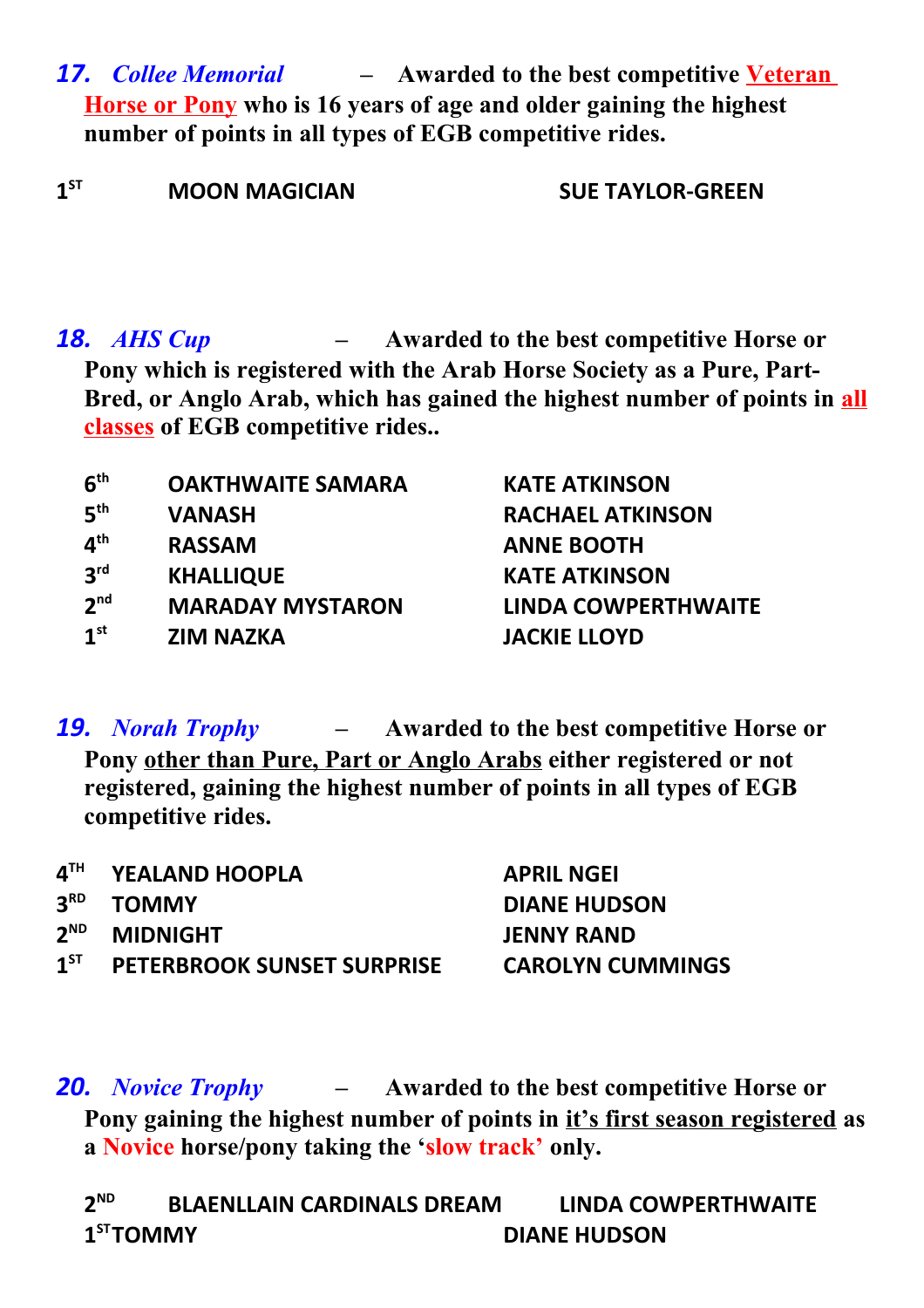*21. Cumbria Za Trophy –* **Awarded to the best competitive Horse or Pony, gaining the highest number of points in rides of 45 km and under only, when ridden by a senior rider..**

| 6 <sup>TH</sup>   | <b>ZIM NAZKA</b>                  | <b>JACKIE LLOYD</b>     |
|-------------------|-----------------------------------|-------------------------|
| 5 <sup>TH</sup>   | <b>N L NAVASSA</b>                | <b>LINDA EARNSHAW</b>   |
| $4^{\texttt{TH}}$ | <b>PETERBROOK SUNSET SURPRISE</b> | <b>CAROLYN CUMMINGS</b> |
| 3 <sup>RD</sup>   | <b>LINDLE SIR GALLAHAD</b>        | <b>HANNAH SCOTT</b>     |
| $2^{ND}$          | <b>MIDNIGHT I</b>                 | <b>JENNY RAND</b>       |
| $1^{ST}$          | <b>TOMMY</b>                      | <b>DIANE HUDSON</b>     |

*22. Graded Ride Champion –* **Awarded to the best competitive Horse or Pony achieving the highest number of points in all EGB Graded Rides when ridden by a senior rider.** 

| 6 <sup>TH</sup> | <b>KHALLIQUE</b>                  | <b>KATE ATKINSON</b> |                         |
|-----------------|-----------------------------------|----------------------|-------------------------|
| 5 <sup>TH</sup> | <b>MIDNIGHT I</b>                 | <b>JENNY RAND</b>    |                         |
| 4 <sup>TH</sup> | <b>RASSAM</b>                     | <b>ANNE BOOTH</b>    |                         |
| 3 <sup>RD</sup> | <b>OAKTHWAITE SAMARA</b>          | <b>KATE ATKINSON</b> |                         |
| $2^{ND}$        | <b>PETERBROOK SUNSET SURPRISE</b> |                      | <b>CAROLYN CUMMINGS</b> |
| $1ST$ ZIM NAZKA |                                   |                      | <b>JACKIE LLOYD</b>     |

### **23.**

*Endurance Champion –* **For the best Endurance Horse or Pony, gaining highest number of points in EGB Endurance Rides only (all ER classes) only.** 

| 5 <sup>TH</sup>            | <b>OAKTHWAITE SAMARA</b>         | <b>KATE ATKINSON</b>       |
|----------------------------|----------------------------------|----------------------------|
| $\mathbf{A}^{\mathsf{TH}}$ | <b>RASSAM</b>                    | <b>ANNE BOOTH</b>          |
| 3 <sup>RD</sup>            | <b>VANASH</b>                    | <b>RACHAEL ATKINSON</b>    |
| $2^{ND}$                   | <b>KHALLIQUE</b>                 | <b>KATE ATKINSON</b>       |
|                            | 1 <sup>ST</sup> MARADAY MYSTARON | <b>LINDA COWPERTHWAITE</b> |

*And the overall championship this year…..*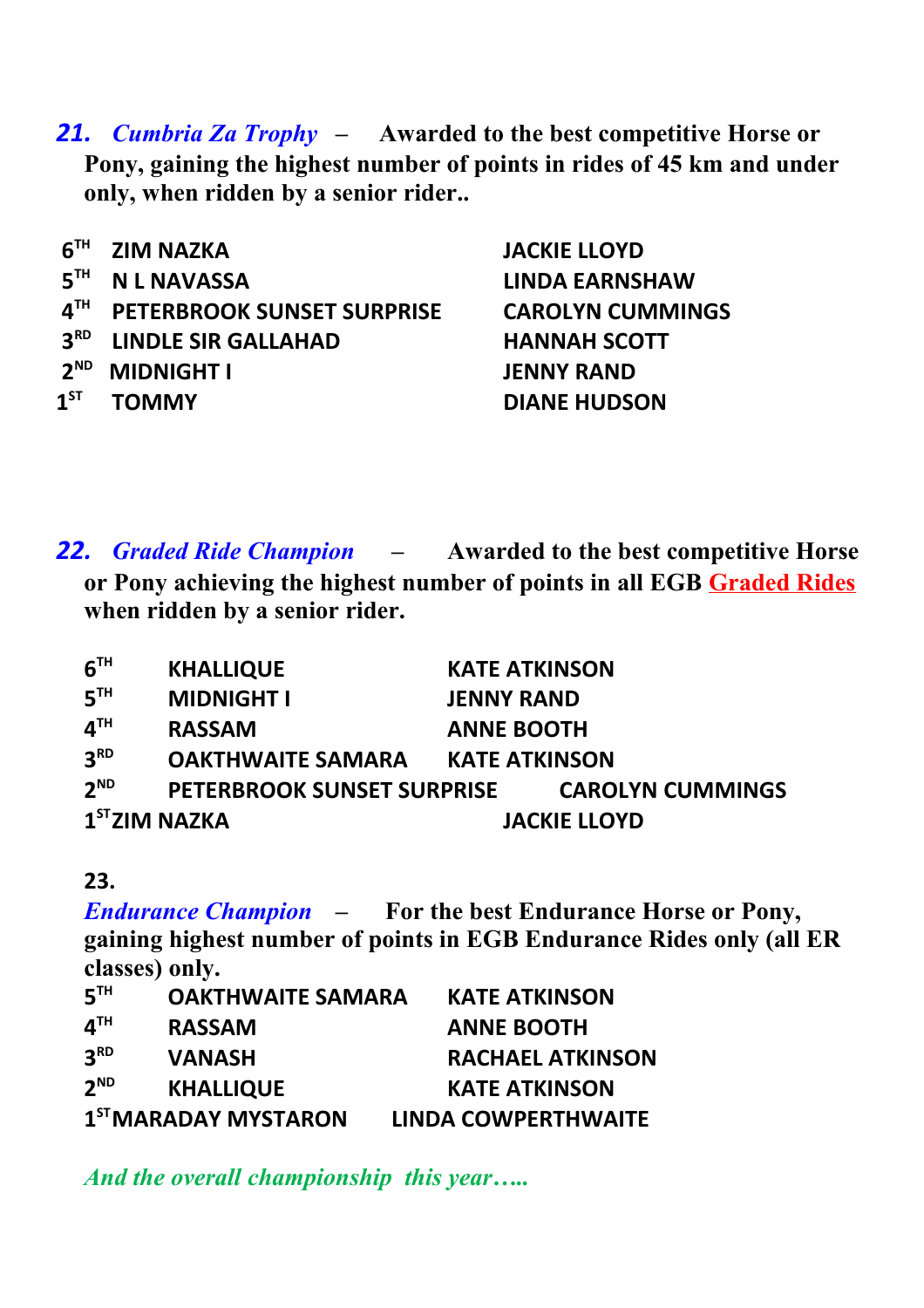*Highpoint Champion –* **Awarded to the overall champion competitive Horse or Pony, gaining the highest number of points achieved in any types of EGB competitive ride..**

| 10 <sup>TH</sup>          | <b>BADRAN</b>                               |                      | <b>KATE &amp; RACHAEL ATKINSON</b> |
|---------------------------|---------------------------------------------|----------------------|------------------------------------|
| 9 <sup>TH</sup>           | <b>TOMMY</b>                                |                      | <b>DIANE HUDSON</b>                |
| 8 <sup>TH</sup>           | <b>MIDNIGHT I</b>                           |                      | <b>JENNY RAND</b>                  |
| 7 <sup>TH</sup>           | <b>OAKTHWAITE SAMARA</b>                    |                      | <b>KATE ATKINSON</b>               |
| 6 <sup>TH</sup>           | <b>VANASH</b>                               |                      | <b>RACHAEL ATKINSON</b>            |
| 5 <sup>TH</sup>           | <b>RASSAM</b>                               |                      | <b>ANN BOOTH</b>                   |
| 4 <sup>TH</sup>           | PETERBROOK SUNSET SURPRISE                  |                      | <b>CAROLYN CUMMINGS</b>            |
| 3 <sup>RD</sup>           | <b>KHALLIQUE</b>                            | <b>KATE ATKINSON</b> |                                    |
| $2^{ND}$                  | <b>MARADAY MYSTARON LINDA COWPERTHWAITE</b> |                      |                                    |
| 1 <sup>ST</sup> ZIM NAZKA |                                             | <b>JACKIE LLOYD</b>  |                                    |

*That concludes the competitive trophies* 

#### *Pause*

*As usual we have a few other awards…*

*We are awarding the Saar Companionship Trophy this year. Not awarded every year – only when someone nominates someone who they think has either helped or assisted with a particular incident or event – or just generally been of valuable assistance throughout the season. Someone who is has been unable to ride herself this year through injury, but has driven her granddaughter and similarly injured friend Angela all over the country to compete with their horses, crewed for them and done everything to help other people out on route as well. Nominated by the said good friend Angela , we are very pleased to present*

 *ROSEMARY HOGARTH - The Saar Companion Trophy*